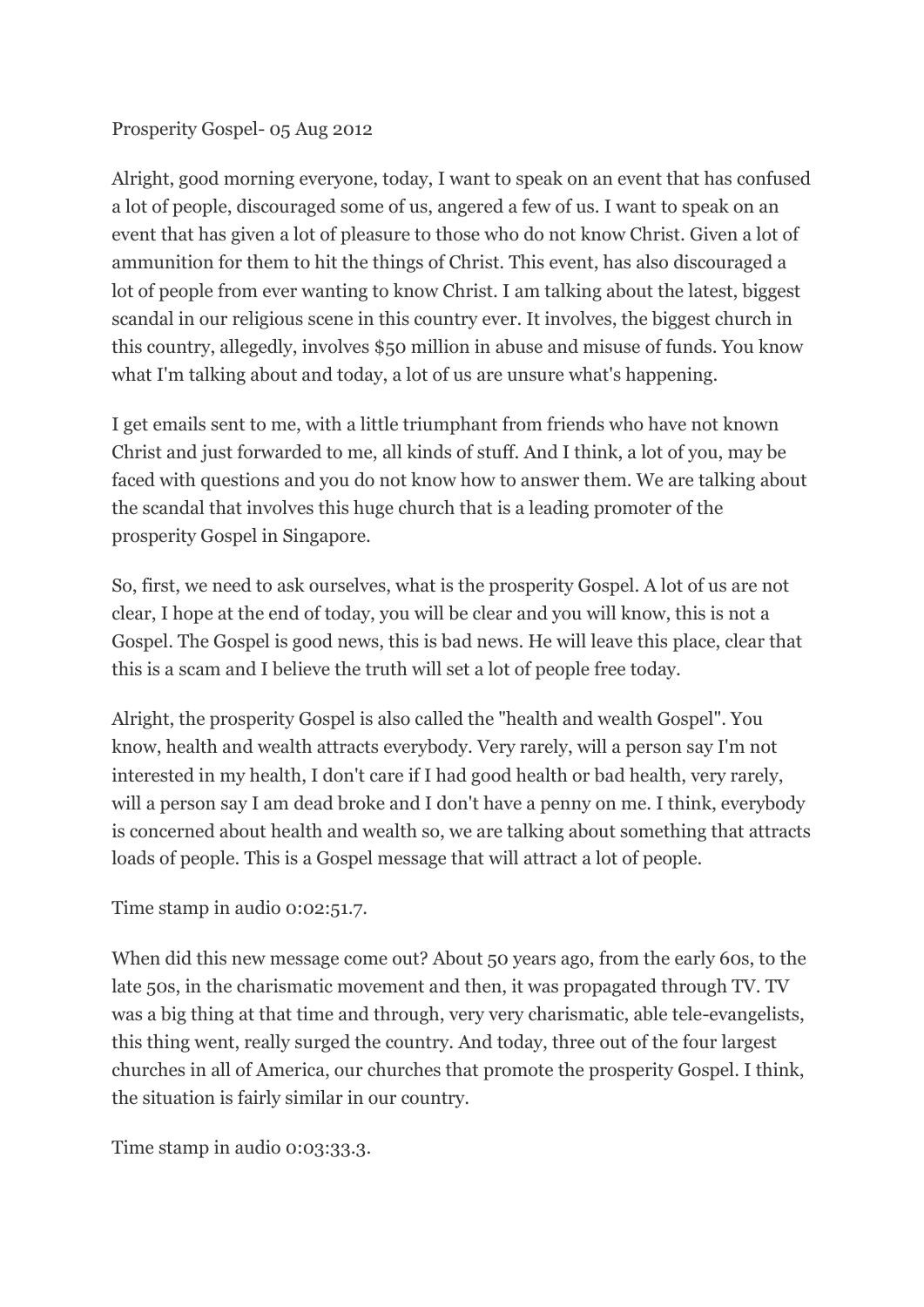Typically, a prosperity Gospel church is one that is independent, nondenominational. Usually, led by a very charismatic personality, very able person. This kind of people, some of them you may have heard names, some names that may ring a bell, I'm sure you're familiar with some of those names. Benny Hinn has been here, several times I think. Joel Osteen, David Yonggi Cho, formerly called Paul Cho Yonggi. There was a little bit of a scare for me. (Laughter in the congregation) because, I went to different places and they say, can I have your signature? I say, I've never wrote a book. (Laughter in the congregation) No, you wrote the book, I read it from cover to cover. You are Paul Cho from Korea ? I said "No", alright.

Thankfully, now be a change his name to David, after some dream of this. Now, my son has got the nightmare, now. OK, David Yonggi Cho, leads the largest church in the whole wide world. Some say, half 1 million, some say, 1 million, depends on how you count, alright. And these are men that are very, very influential. So, today, when we say the prosperity Gospel, you say, what's that got to do with you and me. Well, let me tell you this. These men, are so influential that whether, you know it or you don't know it, a lot of the stuff, they have been teaching and preaching has impacted our churches in Singapore, mainline churches and influenced, many of us sitting right here. I will show you some statistics in a few moments, alright.

Time stamp in audio 0:05:27.2.

So, this is something that impacts us, it's impacted our country and I hope we will be very, very clear. What do they teach? What is this doctrine, that is so new, so exciting that attracts, so many people, that three out of four largest churches are brand-new churches. I mean, churches have been about hundreds of years. People abandon those, and go to this new that because this attractive Gospel. What are they teaching that is so attractive?

Well, basically they tell you that God has promised us, in the Bible that we can be rich, financially and God wants, listen carefully, every Christian, to be financially rich. Right, so that is what they teach. Now that sounds good, what's wrong with being rich. Sounds nice, sounds actually quite attractive and so, that's their promise and they tell you that if you are poor, you are a bad testimony. You scare people from being Christian. So, poverty or bad health, is a curse, that needs to be broken. What a terrible thing, if you are sick and if you're sick today, you are a shame to your faith, that's what they will tell you. You should be in brimming with health, oozing with wealth and that is what you should be, that will be a good testimony, that will attract people to come to Christ.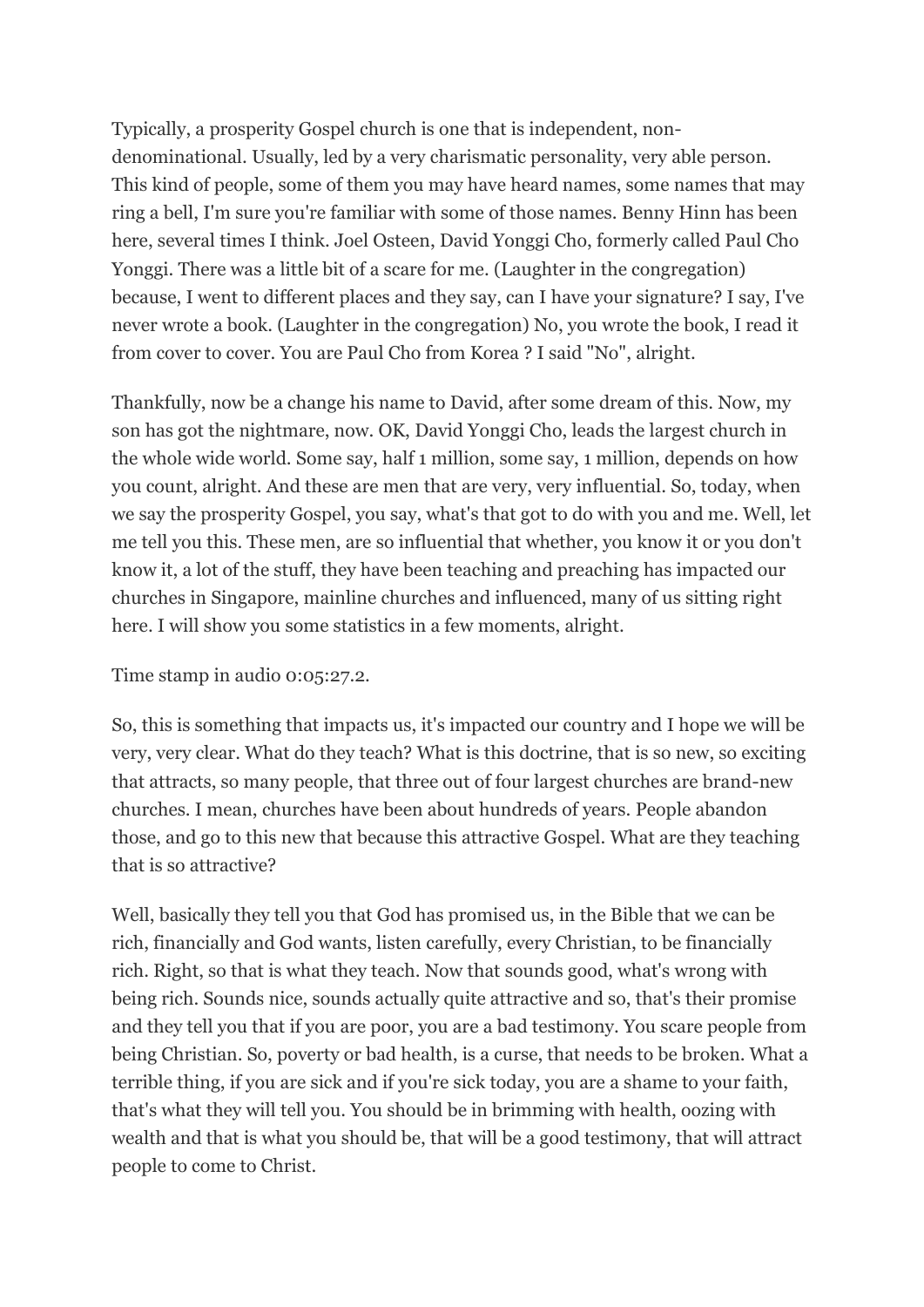### Time stamp in audio 0:07:09.7.

How do they prove their case? Well, they prove their case by using what I call proof verses or proof texts in the Bible. And they have a few favorites, and I will show you, some of their favorites of their top hit verses and these are the ones that are used and reused. And from these verses, they have deduced this prosperity Gospel. Before, I go into showing you the verses, let me give you a very simple principle of reading the Bible. When you take a text or a verse out of its context, you can give a pretext. Get it? Anybody, who says a whole bunch of words and you take, one line out with, out of context, you can make him, look superhero or super bad. Any statement, big fat statement with hundreds of words, and the Bible has got a lot of words, you take some out of context and you can get a pretext and you can make a case out of anything.

Time stamp in audio 0:08:26.5.

I don't like to be taken out of context, I don't think you like. You don't like people to quote you out of context, that's not fair. But, let's just see what happens as people proof a theology to suit their purpose. Favorite one, favorite one Malachi 3:10

Bring ye all the tithes into the storehouse, that there may be meat in mine house, and prove me now herewith, saith the Lord of hosts, if I will not open you the windows of heaven, and pour you out a blessing, that there shall not be room enough to receive it.

Favorite text, used to tell Christians, now my friend, all you need to do now is understand this and you will have so much blessings, you would be oozing with wealth. Sounds good. If I were to read this verse by itself I was see this is wow, this is the little missing key to prosperity, for all of us, wow, we've only just got this, why didn't I read Malachi earlier, some of you don't even know where Malachi is, right. (Laughter in the congregation). Is it, Old Testament or New Testament. Malachi is the last book in the Old Testament, a book written to a nation of Israel, that was so degenerate, spiritually they have spunned so literally down to the bottom of the pit. They were desperately, desperately in bad shape. This is not written for good Christians, who know God and then, wow, we just find this missing formula to move on. Let's see, the context of Malachi 3:10, go back, and please read this all yourselves. The context of Malachi 3:10, begins actually from Malachi 1. It's a book, telling these degenerate Jews, you are such horrible conditions, please, get back right. Oh, if you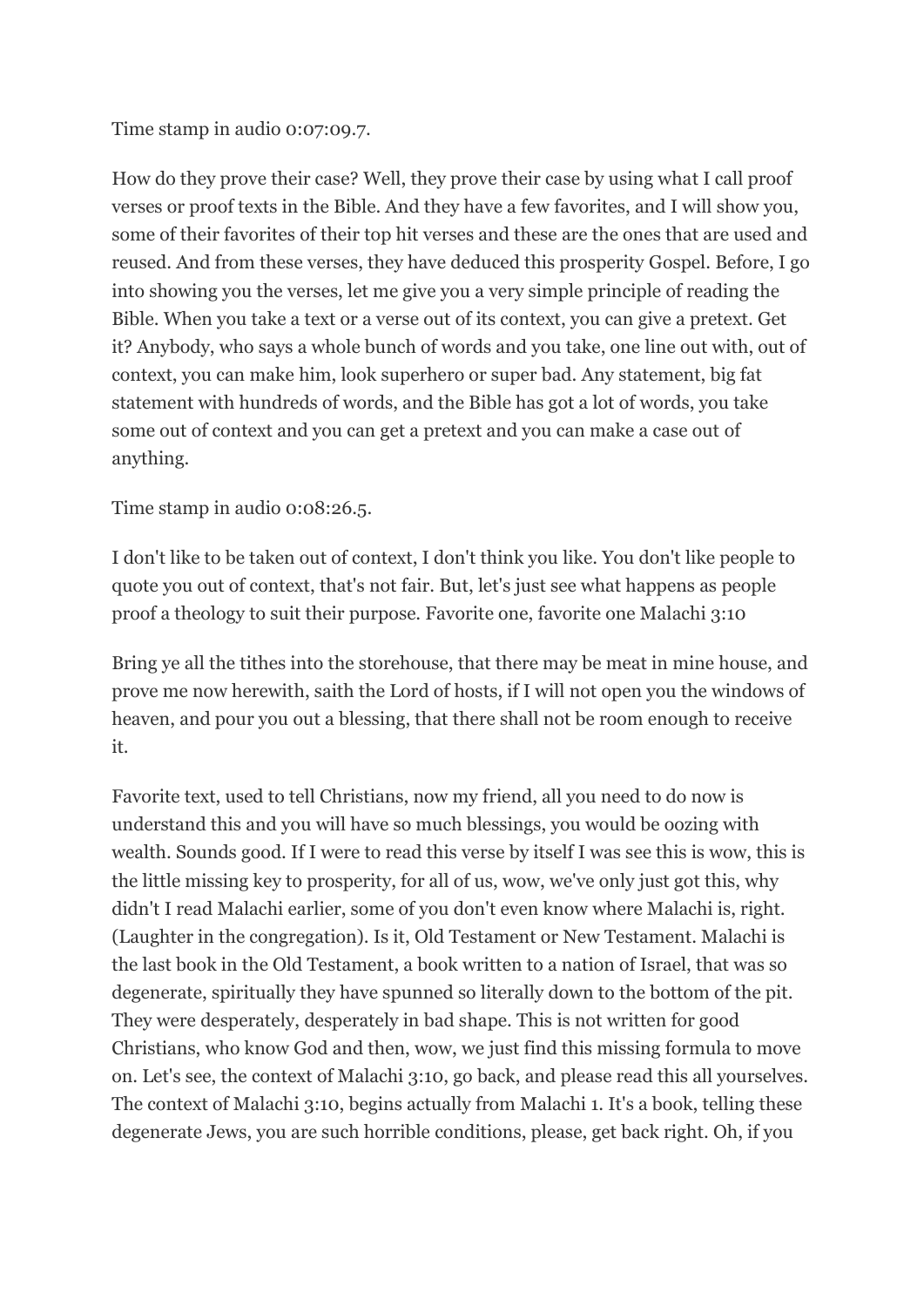just obey God, things would be okay. You are so miserable. It's one horrible book, you read, you get depressed.

Time stamp in audio 0:10:43.6.

So let's just see, for sick of time, Malachi 3: 8-10

8 Will a man rob God? Yet ye have robbed me. But ye say, Wherein have we robbed thee? In tithes and offerings.

9 Ye are cursed with a curse: for ye have robbed me, even this whole nation. (Added by Pastor : I hope God would be saying this thing to us, today, I will like this to be applying to me, being a robber is bad, being a robber of God, get caught and still deny it, that's tough and then, God goes to say, please, you are in such horrible conditions, will you still, please, get back and get right with me. So, just look at that, this is their favorite verse)

10 Bring ye all the tithes into the storehouse, that there may be meat in mine house, and prove me now herewith, saith the Lord of hosts, if I will not open you the windows of heaven, and pour you out a blessing, that there shall not be room enough to receive it.

Now, let's look at another one and this will cover, I have only about four verses and is cover like 80%.

Time stamp in audio 0:11:42.1.

2 Corinthians 9:6 says,

But this I say, He which soweth sparingly shall reap also sparingly; and he which soweth bountifully shall reap also bountifull

Wow, this sounds good. If I put the little bit of money into the offering bag, then, I get a little bit of blessings, from God. If I put more, into the offering bag I get a big blessing from God, that what is for taught through this verse. Wow, if I put more, God gives me more, I can drive my BMW, I can have a nice car, a Sentosa Cove house, why not? You put, guarantee get more.

Now, let's look at the context, 2 Corinthians 9, go to verse 5. The text, must be read in its context. Therefore, I thought necessary, I want you to understand this whole context, it's not about Christians learning how to get more money and live more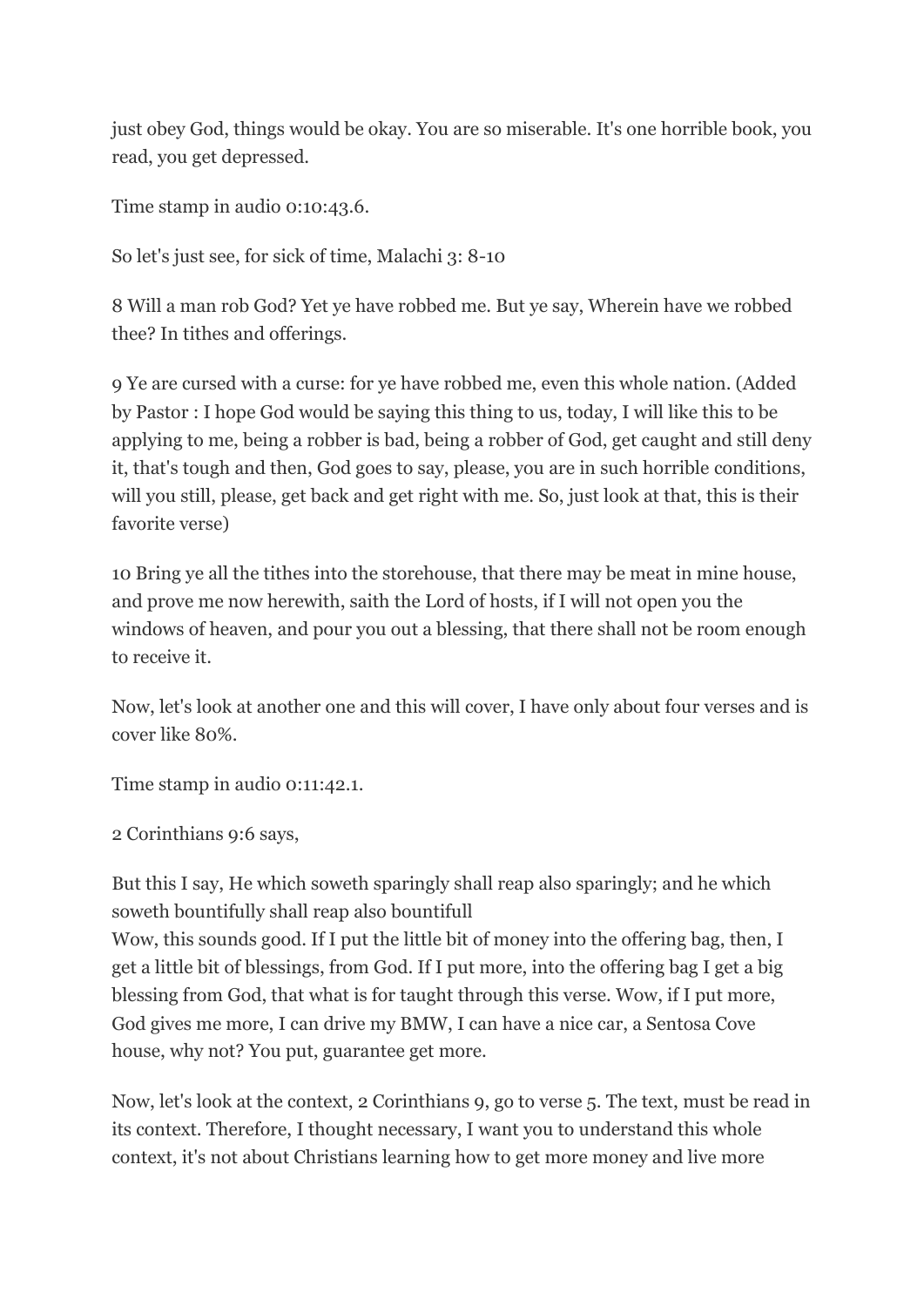fancy, this whole passage is about Christians, making an offering, a love offering, to a very needy group of poor Christians, somewhere. They were taking an offering, because, there were a group of Christians that were in great need. And Paul, writes to them about preparing a love offering to be given to these poor Christians.

Therefore I thought it necessary to exhort the brethren, that they would go before unto you, and make up beforehand your bounty (Added by Pastor : the word there, put "Love offering"), whereof ye had notice before (Added by Pastor : I told you that we should take a love offering to help these people), that the same might be ready, as a matter of bounty, and not as of covetousness.

# 2 Corinthians 9:5

Therefore I thought it necessary to exhort the brethren, that they would go before unto you, and make up beforehand your bounty, whereof ye had notice before, that the same might be ready, as a matter of bounty, and not as of covetousness.

So, Paul says, I have told you about their needs, now, I am sending some brothers so that they can prepare you to give generously to this love offering, so you can help these poor group.

6 But this I say, He which soweth sparingly shall reap also sparingly; and he which soweth bountifully shall reap also bountifully.

7 Every man according as he purposeth in his heart, so let him give; not grudgingly, or of necessity: for God loveth a cheerful giver.

#### Look at verse 8

8 And God is able to make all grace abound toward you; that ye, always having all sufficiency in all things, may abound to every good (Added by Pastor : Nice car, every nice house? No!, You might abound to every good) Work:

I am going to bless you, I am going to bless you that you can bless others, that's what it is saying.

9 (As it is written, He hath dispersed abroad; he hath given to the poor: his righteousness remaineth for ever.

10 Now he that ministereth seed to the sower both minister bread for your food, and multiply your seed sown, and increase the fruits of your righteousness;)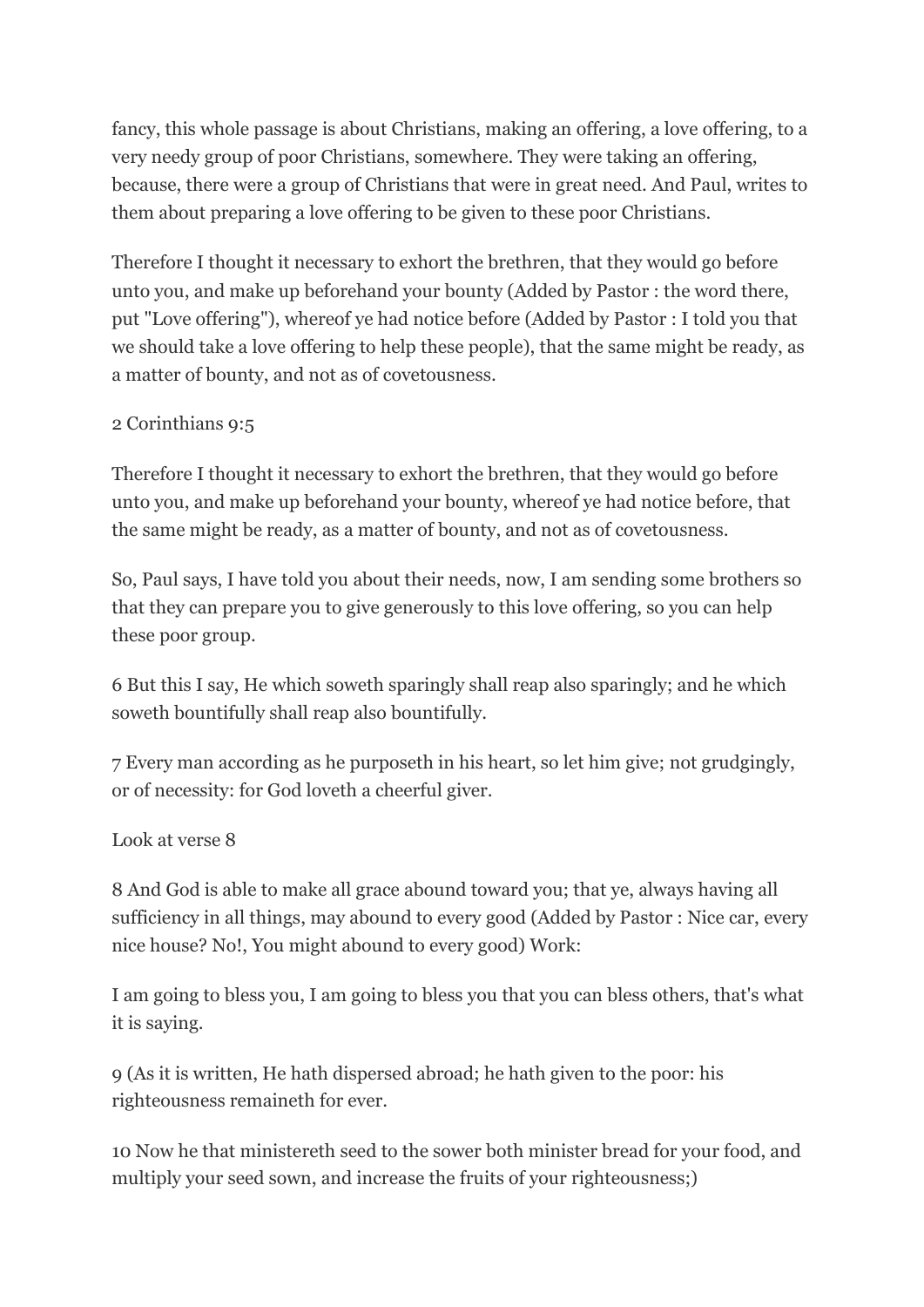11 Being enriched in every thing to all bountifulness, which causeth through us thanksgiving to God.

12 For the administration of this service not only supplieth the want of the saints, but is abundant also by many thanksgivings unto God;

Time stamp in audio 0:14:48.7.

What is the context of this? Don't be afraid to give, I know you guys are not that rich too. And there is this other group out there, that has needs and you know, every time you want to give, you think, I give, then I might get broke. And God says, "Don't worry, you help those guys, and then I will take care of you." Get the context? Is not that when you put money in the offering bag, more, bounced back into your pockets, you can buy, nicer houses. It's got nothing to do with that. The context, is don't be afraid to help others because, God will supply your needs.

Time stamp in audio 0:15:27.4.

You can be generous to help others. You know, every time you want to help, don't you have that feeling sometimes? I am not the rich too, you tell me, there's people with needs, I also have needs, I've got to pay my bills and every month, I am up to there. Better, don't give too much. And Paul is saying, don't worry, as you generously help others, God will take care of you. It is not about self, is about, may abound to good works, not about to have more things.

Another favorite one, this one, Matthew 13:8, it's a parable of the sower, you remember, this parable of the sower.

8 But other fell (Added by Pastor :, the seed) into good ground, and brought forth fruit, some an hundredfold, some sixtyfold, some thirtyfold.

Matthew 13:8

8 But other fell into good ground, and brought forth fruit, some an hundredfold, some sixtyfold, some thirtyfold.

Wow, investors love this kind of things (Laughter in the congregation) Woo, I put one dollar, I get \$30, while, that's a lot man, I get 10% extra, it's very good. You mean, I get 3000%, thirty times hundred, 3000, right? Wow, that is amazing. So, you put in, and give your seed money, seed money, put in the offering bag and behold,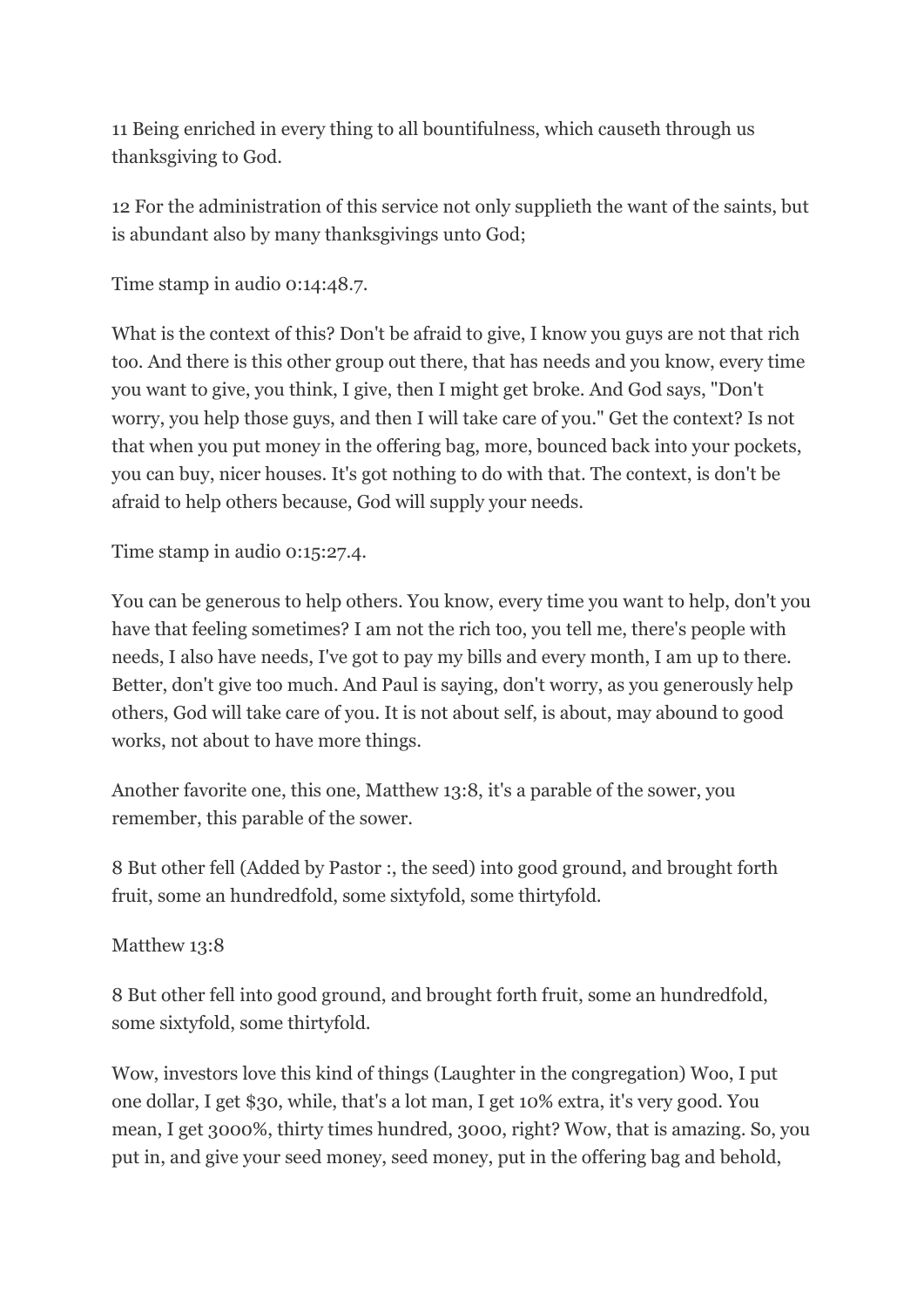you will get thirtyfold, sixtyfold, hundredfold. Now, how many of you, if I told you it was in investment, that if you put in one dollar, you get \$30 would not put money in. If you put your hand up, I tell you, you need to go to the asylum. (Laughter in the congregation) if I guarantee you that, if you put one dollar, you get \$30 and you will not one dollar, you need a check up, serious, very serious case.

But, let's see the context, of this thirtyfold, sixtyfold. It's the parable of the sower. What's the parable of the sower about? Sowing money, seed money? No! It says in verse 13, Matthew 13:18-19

18 Hear ye therefore the parable of the sower.

19 When any one heareth the word (Added by Pastor :Christ, sowing what here, sowing the Word, not sowing money.)

When I preach to you, maybe I only preach only a few words. Maybe, I only preach, John 3:16 to you and it took me one second, or one minute to explain John 3:16 to you and you know something? It changed your life, in an amazing way. It's not about money folks. This whole thing about thirtyfold, sixtyfold is, freely share the Word of the kingdom of God. And what you will share in your weakness, sometimes, somebody who came back from E-campaign, you went up there, you stood, you shivered, you speak Singlish, and all the Filipinos, look at you, what are you talking, what talking you? Ugg, ugg, so nervous, the first time you talk and then, at the end, you just go John 3:16, because, that's the only thing you know well, all the other verses, you jumbled and mumbled and you know what happens, some got saved.

You know why? Because, God has a way of multiplying the word in people's hearts in amazing ways.

Time stamp in audio 0:18:59.9.

I got saved, through exactly no preachers, through one verse called John 3:16, no preacher and the impact, has lasted 32 years and will last eternity, now, that's what it's talking about. It's about the Word, is not about you putting seed money in there, and then it comes out thirtyfold. Nevermind, people love to take things out of context but we were not allowed that the pretext.

Another favorite one and these four, covers 80% of all their favorite verses.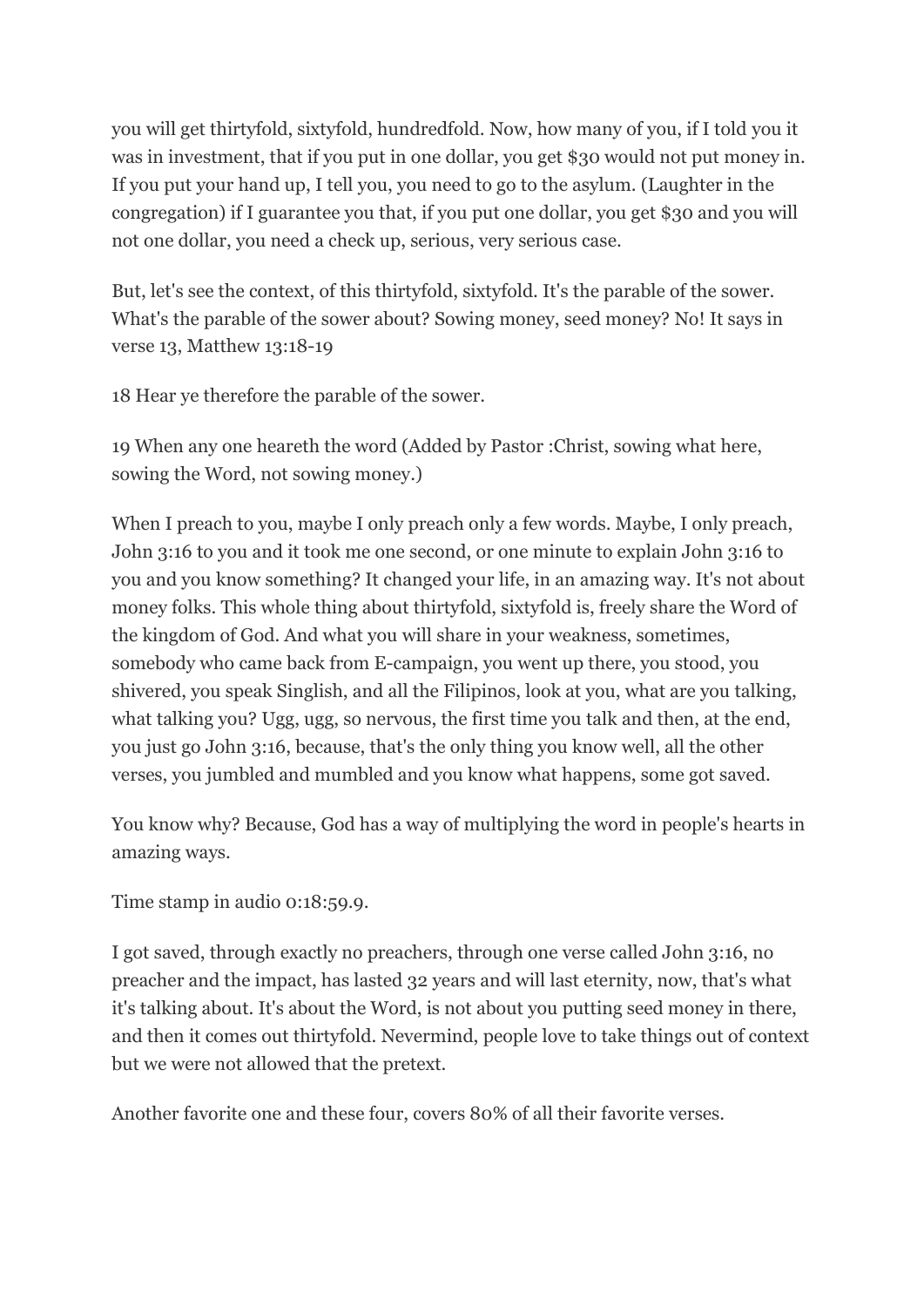Beloved, I wish above all things that thou mayest prosper and be in health (Added by Pastor : Wah, I love that) even as thy soul prospereth.

Wah, not bad, my soul, spiritually well, my wallet full, brimming with health, wow, verse, I like this, God promised me this. Really? Context again, got the context ? This is an introduction to a letter to a man called Gaius, whoever he is, I don't know. But when you write a letter, you don't straight away, you say, "Dear John, I trust that God is blessing you and all is well with you", that's a nice, I think you guys in the SMS age, maybe, you don't know this kind of thing. But my generation, we don't go straight into the letter, which actually greet first. We actually, have a few words of greeting. That is polite.

So, when John wrote this letter to Gaius, in 1 John 1-2, this was a greeting, it's not a promise from God, this is a greeting from John to Gaius, not a promise from God to you. Is your name Gaius? (Laughter in the congregation). Imagine, if you intercept one of my SMS and you see, wow, then, you say this is for me. Sorry lah, wrong address. (Laughter in the congregation)

All right, now we see, all these are taken, merrily taken and then, a whole doctrine of God wants every Christian to be prosperous, because you see, you give, windows of heaven open, wow, it's quite big, heaven, cannot receive, wow. Then, if I give little,wow , the windows small. Give more, window big. Wow!. Then, I put seed money, into the wallet, into the bag, whoa, thirtyfold comes back. Can talk,lah, I think, this doctrine, not bad. Quite nice and God wants me, my soul to prosper, my health prosper and my wallet, wow, this is a beautiful doctrine.

And so, this is now taught, re taught, emphasized, re-emphasized.

See that before O\$P\$ (Laughter in the congregation), I hope you didn't see it on the wall outside your house, outside your own house. Owe money, pay money, this is a loan shark, very simple, cryptic SMS, Owe money, pay money. When you see that, you get terrified, and that with a pig's head and a few other things, just to terrify you.

Let me show you something, just the exact opposite of owe money, pay money, it doesn't terrify. It seduces and attracts. (Laughter in the congregation). P\$G\$\$\$\$\$\$\$\$\$\$.... (Laughter in the congregation). I couldn't put, 100 dollars signs there. But that's what it is.

Time stamp in audio 0:23:08.2.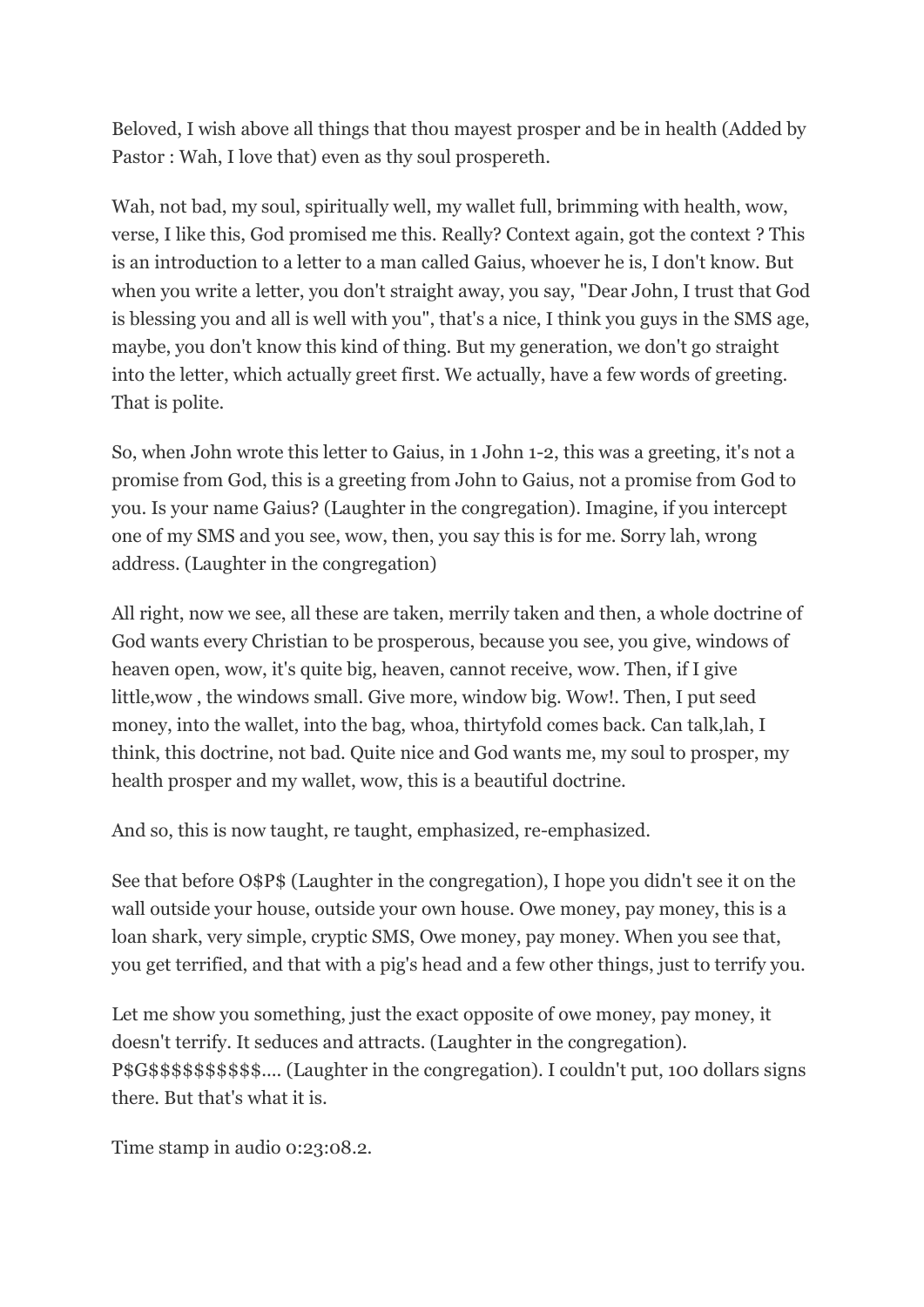In summary, let me summarize, the doctrine of a loan shark can be summarized like Einstein's theory, E=2. Ah Long says, O\$P\$. Prosperity Gospel says P\$G\$\$\$\$\$\$\$\$\$\$\$ (makes an air rushing out sound). You know, if this doesn't draw people, attracts people, I will be surprised.

Time stamp in audio 0:23:49.7.

So, here we have this doctrine that is so, so much perpetuated. Now, some of you would say, come on pastor, that doesn't affect me. I don't go to the prosperity Gospel church. What has it got to do with me. You don't have to go to church, the church can come to you. Today, we don't need to look for evil, evil looks for us. You don't need to go to be a bad place to see bad things, the computer will bring it back to your room. You don't need to go to a casino to gamble, it will bring it right to your room. You don't need to go to a bar to find a girl to go with and get into trouble with, the computer will bring it right to your room. Let me tell you, these influential men, have got these doctrines right where you are.

Time stamp in audio 0:24:42.8.

Some statistics, taken from America because we don't have anything in Singapore, but let me tell you, and American statistics are usually, only a few months ahead of us. What happens that, happens here.

17% of all Americans are members of prosperity Gospel churches 31% of them, believe the formula, that you give to God, it will come back as more, financially, money, money I am talking about. 61%, that's a lot, that scary, that's the majority, 61% believe Christians should be financially rich. Scary, isn't it, 61%, majority.

Always so spirituals, are we in another world, do we live in and out of orbit that this all doesn't affect us? I don't believe so.

I believe, this bombardment, this constant bombardments has influenced our minds. A lot of people come to church, I'm not saying, that's the only motive, but one of their motive is, I am good God, God would be good to my wallet. Later, you all will see the perspective, let's try and get the right perspective.

They preach that it's not something wrong to be rich and that's true, but they use Jesus name and they say, Jesus was rich. If you don't believe me, just key in, the church's name, and Pastor Kong Hee preached, 10 reasons why Jesus is rich.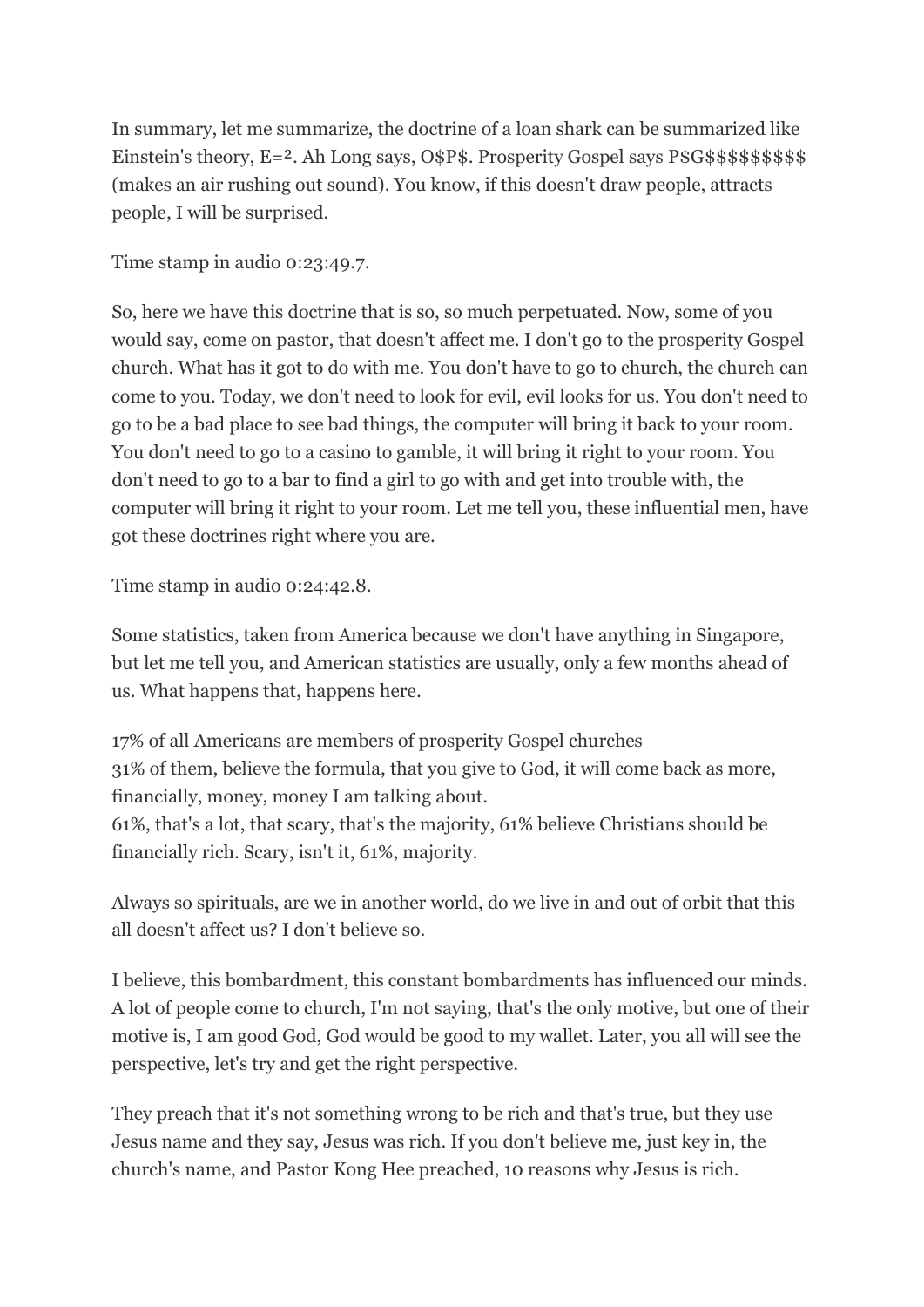1. When he was even a little baby, he got gold. (Laughter in the congregation). You know, when we, Chinese here, when you are, when your little someone is born, I don't know about this generation, but the older generations when little babies is born, they will buy a little piece of gold, especially when the price of gold is not so high, a little piece of gold, tiny, skinny, skinny thing to hang around the kids anklets, or whatever. But, the sermon said, you think, the wise men brought little bit of gold, they were kings from the East, they brought boxes of gold. You know, the baby is just borned, he is full of gold. Wow. Go and Google, just type it, listen to the sermon yourself. Jesus is rich, I tell you, he was rich all his life, you know why? He never worked a day in his life and yet, he never lack anything. How many of you don't work? (Laughter in the congregation), three years, can survive, if you are not rich? Wow, makes a lot of sense.

Time stamp in audio 0:28:02.7.

You see, Jesus needs were few. Greeds are limitless.

Another reason, there were 10, I can't even remember them. After the third or fourth, I had enough. (Laughter in the congregation)

Do you know how much it costs me to do a citywide campaign ? Millions of dollars. Jesus did a citywide campaign, every day. Now, who paid for all that, who paid for the sound men, the audio men, the what ever man ?

You see, twisted and turned.

So, here we have, people, sitting in churches like this, are told, over and over again. So, let's now, transport ourselves, into a little, not a little, they don't come little, a prosperity Gospel church. Say, we are all now in a prosperity Gospel church.

1. You all don't fit.

Because, you're told to dress well, I don't means, Sunday best. You must dress, so you look a picture of success.

I look at you, I think, (looking at Frank sitting in front) (Laughter in the congregation) sorry lah, I don't know who would come to Jesus with you guys, Bata shoes, shirt no brand, my goodness which barber did you go to, \$10 one, \$10 barber. No wonder your hair looks like that (Laughter in the congregation). Who, will come to this church, when all you can afford is a \$10 barber and a Bata shoe. (Laughter in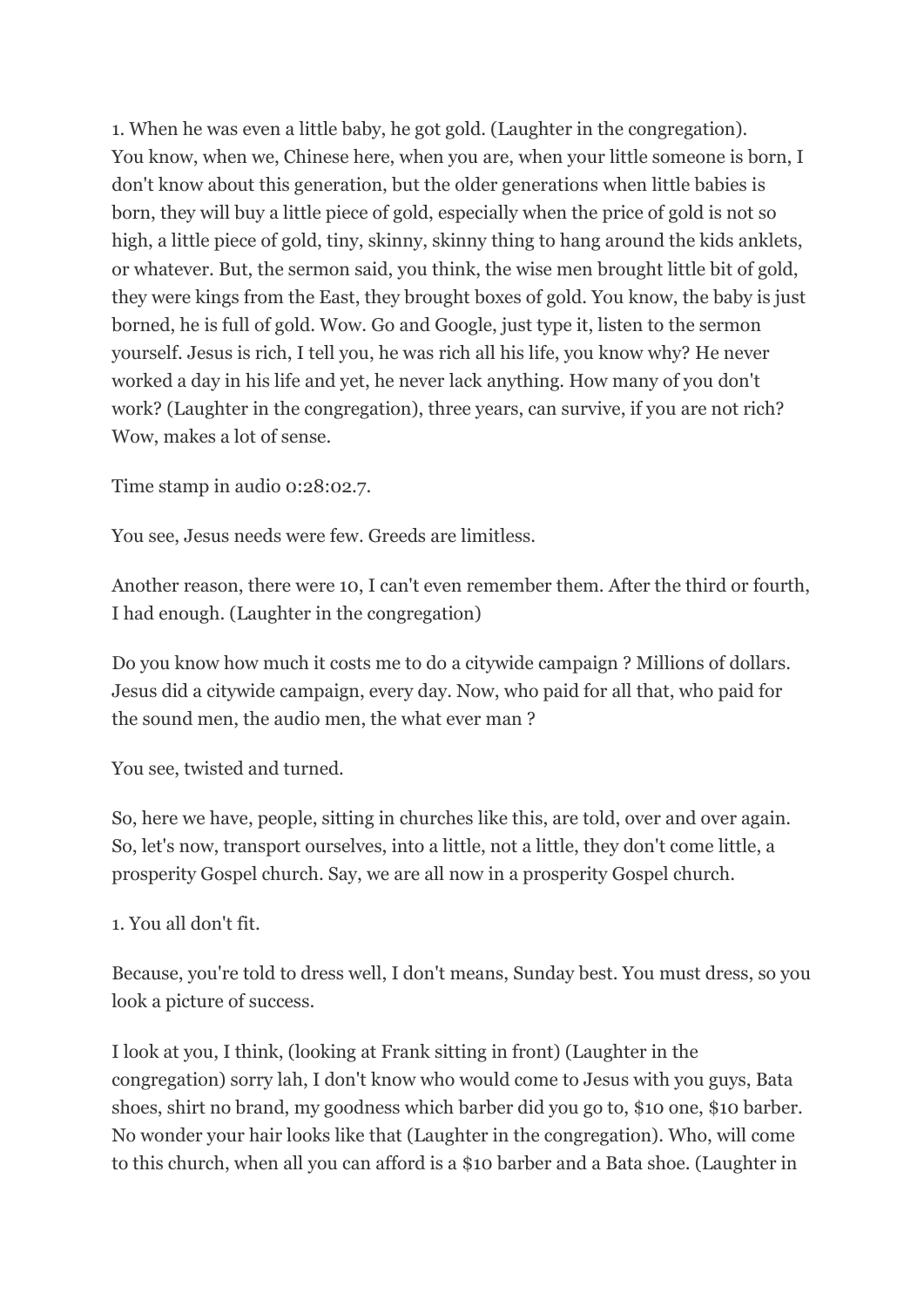the congregation). You know, they are told, listen carefully, they are told, you want to be a good testimony, dress and show the world you made it.

All right, the crowd was there, all dressed, nice. Of course, they are innocent bystanders, don't get me wrong. Sometimes, they invite friends and the friends actually wear Bata shoes and come, but that's okay, but, he doesn't know any better. One day, he will know the truth. Now, a lot of innocents, why those innocent bystanders are there and not here, because, you didn't invite them here. (Laughter in the congregation). Those people, they are more zealous than you. And so, there is this crowd of expectant, crowded foyer, of successful looking people, all excited, all expectant, expecting to hear something wonderful that will change their lives. It's not about God, it's about their finance. Very clear, very focused.

Time stamp in audio 0:30:53.5.

It's almost like Warren Buffett came to town and Bill Gates, and they're going to give you the secret of wealth, wow wee, everybody is so excited. All early, that's why those churches, you have to take numbers, (Laughter in the congregation), I am serious. Our church, half an hour after starting, should we start yet? I think can lah, 1/3 full, can, can start. (Laughter in the congregation). Where the expectancy? None. You guys dragged yourselves here this morning. But I told you, if tomorrow a Warren Buffett is going to come and tell you, how to make money, money, I will have tell you, seats are limited (Laughter in the congregation), otherwise, I am sorry, is going to be crowded, all your friends, all your invites. So, there is this sense of expectancy.

Time stamp in audio 0:31:46.8.

Music... music, by Jonathan Chong taught this morning, Abiding Peace.. Let me tell you, it's charged up, it's charged. Your adrenaline, is pumping. Okay, let me tell you, let me sidetrack for one moment. That is a silly idea in Christianity that music is neutral; it's the lyrics that count. That is a dumb idea. Music is the most powerful language in the world, without words, no need words. Everybody understands, music can make you cry, can make you laugh, can make you jump, can make you fight. At the door, someone said to me, pastor, I watch Korean serials, no music, I cannot cry. (Laughter in the congregation). She just told me, before I came in. I watch, I don't even understand, I cried. Music's powerful, don't you, with this nonsense that music has no language. Music it's a language of the soul. It's more powerful than anything. Aw, come on, it's just the lyrics.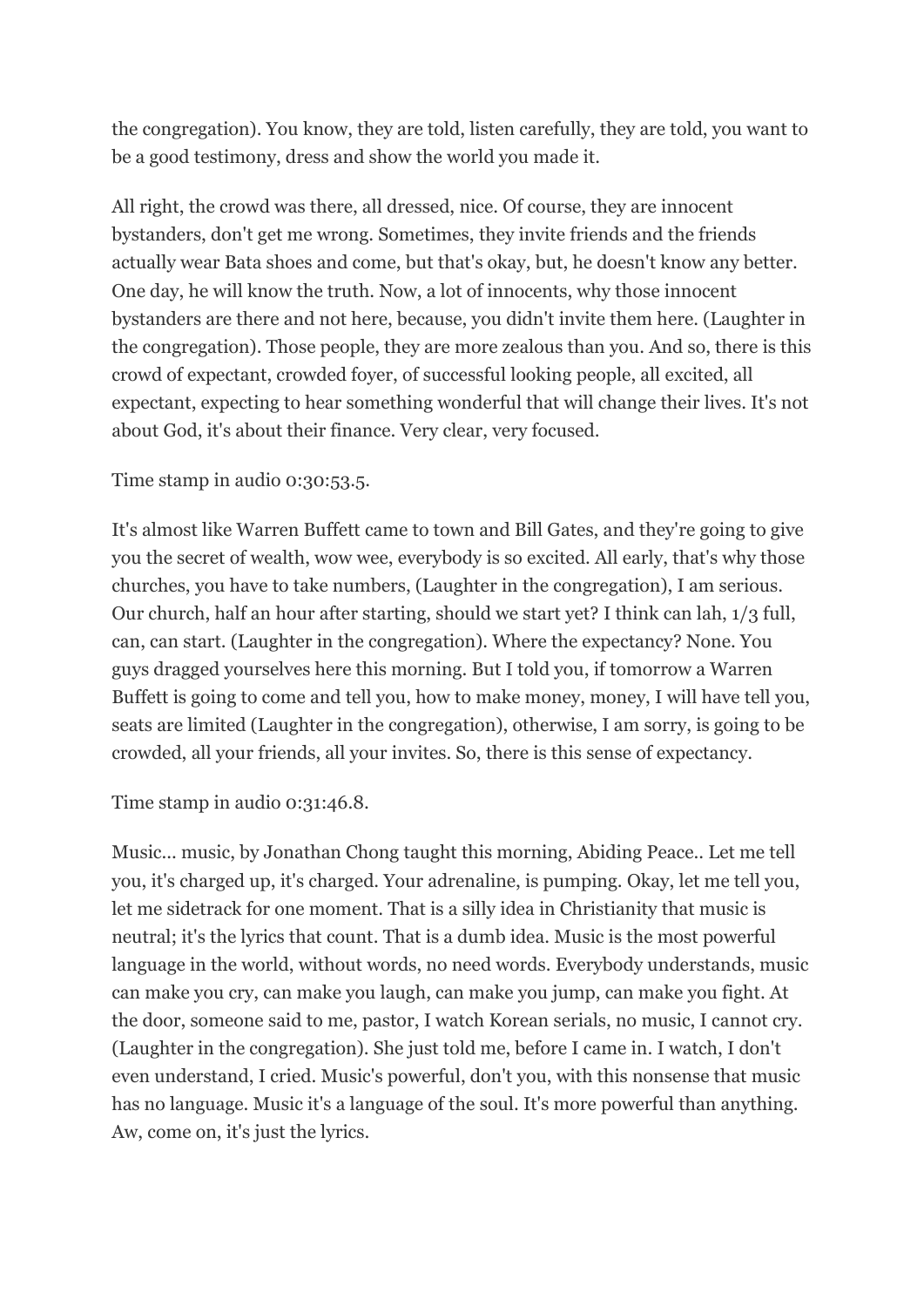Tell, a nightclub singer, a nightclub owner, let's say, you own a nightclub, I tell you, play Amazing Grace, but use, sexy words in it, I tell you, you will be a bankrupt nightclub owner. It's not the words; the words, add on to the music.

Time stamp in audio 0:33:35.1.

Anyway, they understand that and they played this charged up music and everybody is ready for action, expecting something, pumping music and there are two sermons usually. Before offering, and after offering. Not BC, BO. (Laughter in the congregation)

Before offering, is about give, give, give and usually, preceded by some testimony some guy is going to come up, tearfully, tell you, how he was broke and he had to decide whether to buy milk for his child or give it to the church and he took a step of faith and he gave it to the church and today, he drove in his BMW and his kid can drink boutique milk (Laughter in the congregation). One after another. If you think I am exaggerating, just go to your internet, folks.

And then, the hype begins. After the testimony, the preaching, the real preaching begins, it's the first one, not the second one. The second one, it's just motivational, feel-good message, second sermon. First sermon, it's about giving. How many of you believe, God is great, hey, hallelujah, hallelujah, praise the Lord. How many believe, God owns everything in the world, hallelujah. How many believe, God is generous, hallelujah.. Hallelujah, everywhere. How many believe God loves you, hallelujah, praise the Lord. How many of you believe, God wants you to be rich, hallelujah. Then I looked, but not all of you are rich. You, what kind of shoe is that? How do you come to church, by bus? You expect to be a good testimony, you come by bus. You, the Japanese car, secondhand (Laughter in the congregation). If God wants you to be rich, why did you come in a secondhand car?

Wow, no faith, if you have faith, if every one of you have faith, God will bless you. You give your offerings and God will open the windows of heaven and pour out the blessings on you. Wow, sounds good ah. You put your little seed faith in the offering bag. 30 times, 60 times, a hundred times will return to you. God promised you that. Wow, sounds good. And so on.

Time stamp in audio 0:36:50.0.

Now, tell me, if you were sitting in that crowd, you don't know the Bible, but you keep hearing these verses, popping in front of you, you see success all around you,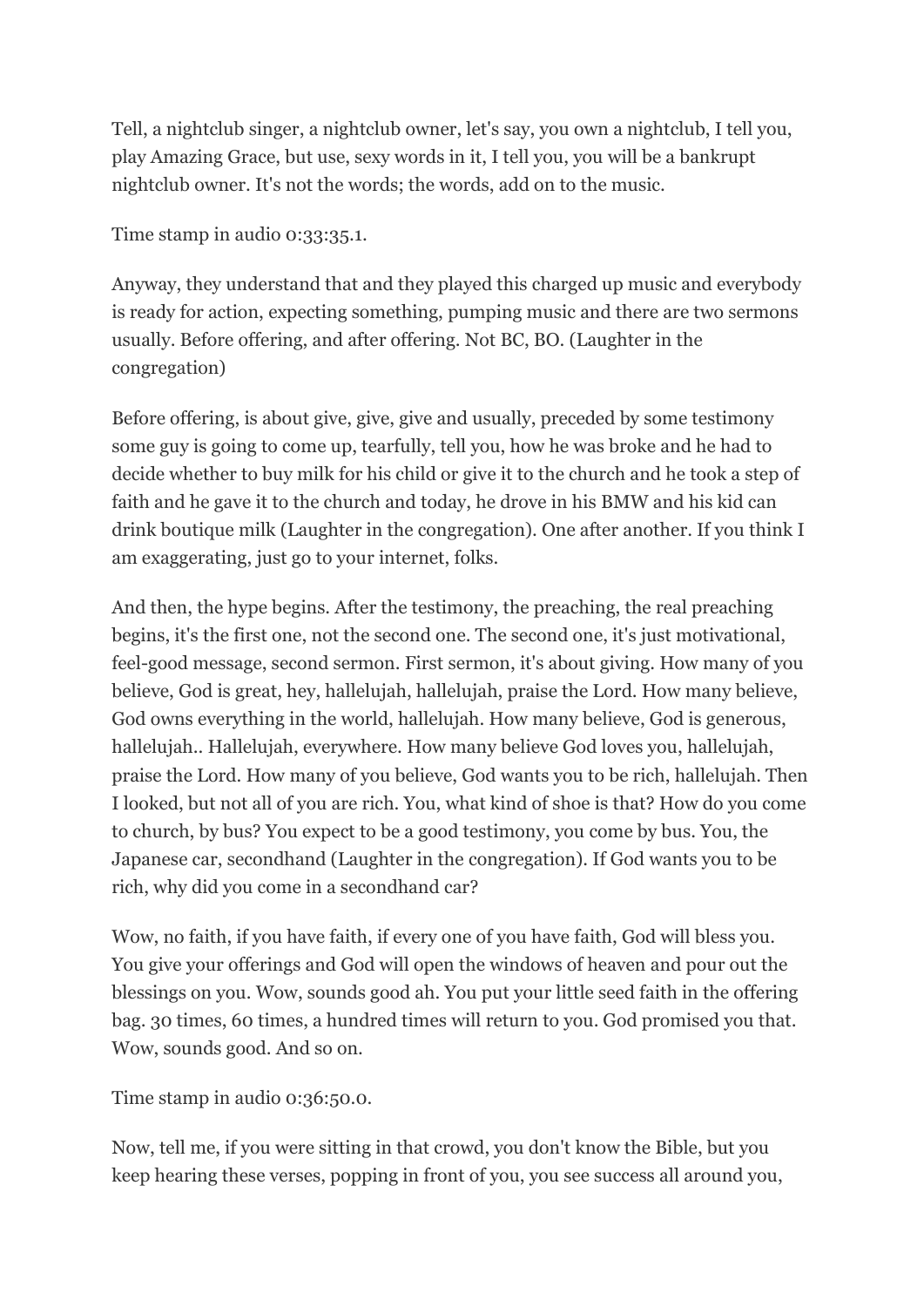you see things being pushed and you are told that all you need, all you need is to put money in the bag. Let me tell you how they do it. They believe, that God promises, those ones that I showed you, a bit taken out of context can be claimed by the word of faith, they call it the word of faith, or by actualization.

Time stamp in audio 0:37:23.1.

Two things, the word of faith, or sometimes called, positive confessions simply said that if I recite that verse that was told to me, alright, example, I'm told now, give, give, give and then, I remembered this verse, if I give my offering, God will open the windows of heaven and pour out a blessing for me. Now I must not only say that verse, that's called positive confessions, but I must actualize it in my mind. Actualize means, actually imagine it. So, as I before I put my money in, I must say, if I will keep in offering to my God, he will open the windows, and when my mind .................... curtains go back, .. offerings are coming and you can actually, according to the teachings, actualize, exactly what you want, BMW, sunroof, sports rim, silver color. If you can actualize it that's called faith, faith. You think I'm joking read it, read it. It's called the fourth dimension. Cho Yonggi teaches it. Three dimensions, length, height, witdh. The fourth dimension is inside here.

Wow, as you put your money in, he mentioned, not 30 fold, too small, hundredfold, hundredfold, wow, all the money all came back (sounds like bouncing back). Sentosa Cove, facing the sea and God must give it to you, because you exercised faith.

Who is the master now, who is the slave, whatever I can imagine, God must give me, who becomes the master? God's the office boy, you know. Sentosa Cove, I can picture everything, curtains and all, come on, bring it to me. BMW, come on, give it to me, I have pictured it already, very clear, I can actually, see that shine, I see my wife sitting there, it's real, it's faith. They become the master! God is the servant.

Time stamp in audio 0:40:23.4.

Alright, so this is what happens, people passed round the bag, people feel guilty.

Time stamp in audio 0:40:31.8.

Now, what kind of crowd, I just look at the congregation, I am looking at the congregation, all, majority, very driven, very focused, I looked hard at you, I can see dollar signs in your eyes, dollar signs. Very focused crowd, very clear motivation, they are here, to make money.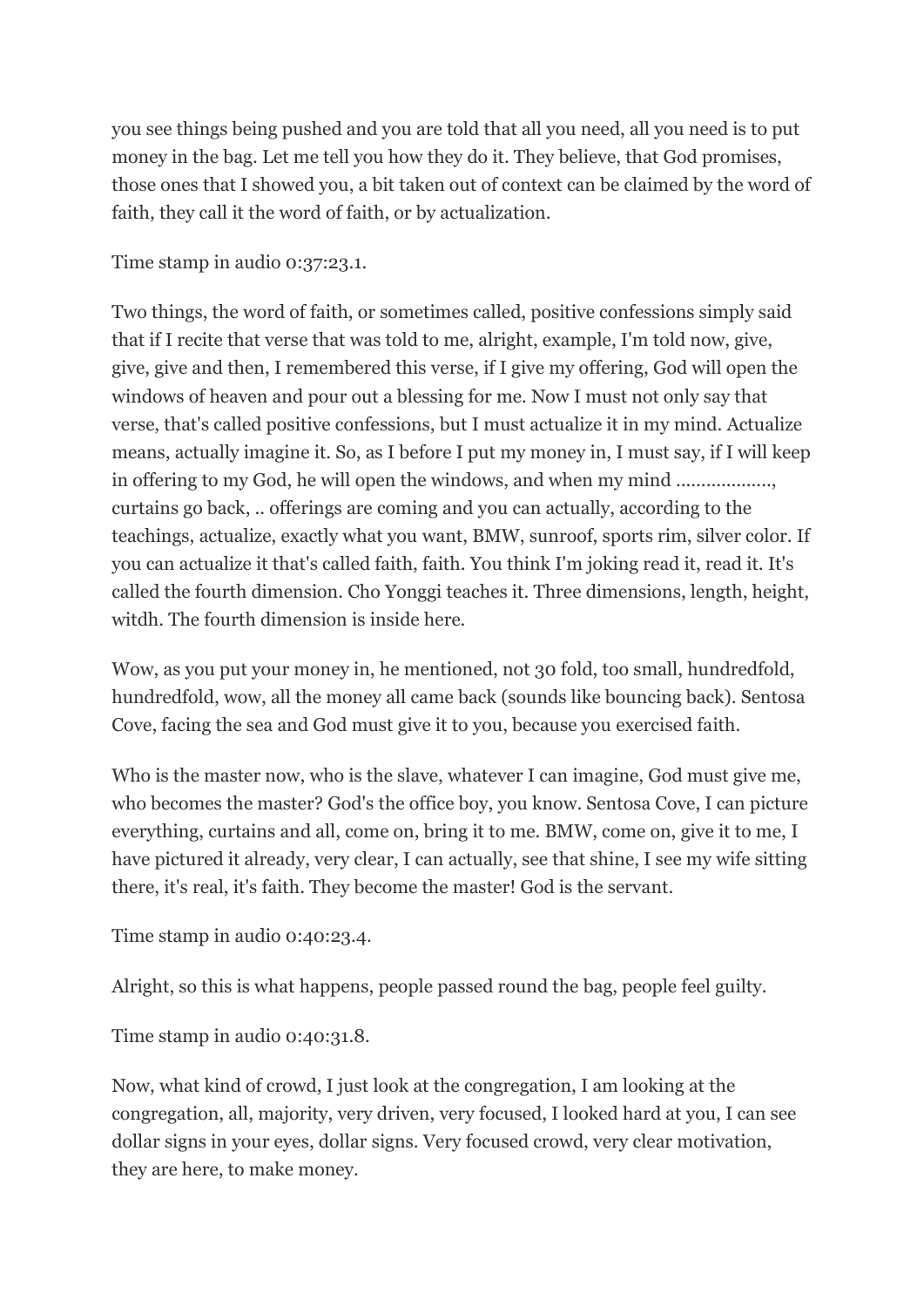Now, let me ask you a question, when you get a person with very focused and determined to make money, in a country like this, like Singapore, would you make money? Chances are, yes, yes, very likely. And so, that crowd, some of them become very wealthy, they make money and when they make money, they give money and when they give money, they see themselves as men of more faith, they had greater courage and the invest more in something and you know something, they make money and they give more. Wow, seems like a wonderful spiral. But some of you are wise, you say come on, pastor, even if they have got motivation, even if they got talent even if they are focused, can everybody make money? No! Some won't make.

Okay, now let's picture some of those less successful ones. They came in, they started a business, they believed that they got to make some money and they actually lose money every week. What do they do? Give more, lah, give, that's what it is alright. You know why you got no money, you've got no faith. So, what do you do? Put more. Next week, the business still lousy, what do you do? Give more, deep in, tell your wife, sell this, sell that, we need to invest, give more. But then, some of you are wise, you say, reached a stage, no more to give, then how? (Laughter in the congregation). So, now you are bankrupt right Frank, you are bankrupt, you've got no money, you are discouraged, he don't believe what I preach to you, what you do, you leave right? Do I cry for you, why should I, you have got nothing more to give what? You might as well go. Furthermore, you are taking one of my seats. You know how it is, you know how crowded the places are, you bankrupt and you take one of my seats, you are lousy testimony, you can by bus this morning, your shoes, all broken broken and then, you discouraged everybody, you take one seat, some more. You might as well go. So, am I going to cry for you? I don't think so.

Time stamp in audio 0:43:10.7.

What about skeptics might some of you? Your friend bring you there, you're saying, wah, I don't think this is from God lah. The buildings made of titanium, wow, what a fountain, how much is the fountain, 580,000 ah, wah the toilet, so stylo ah. So, you are skeptics, some of you are skeptics, you go in there, like that. So, after a while, skeptics, you will go. Do they cry for you ? No use, lah, cry for skeptics, for what? He will never give, he wants to give 5 cents, he looked round, looked round, looked round, alright, think so hard, forget it.

Time stamp in audio 0:43:49.3.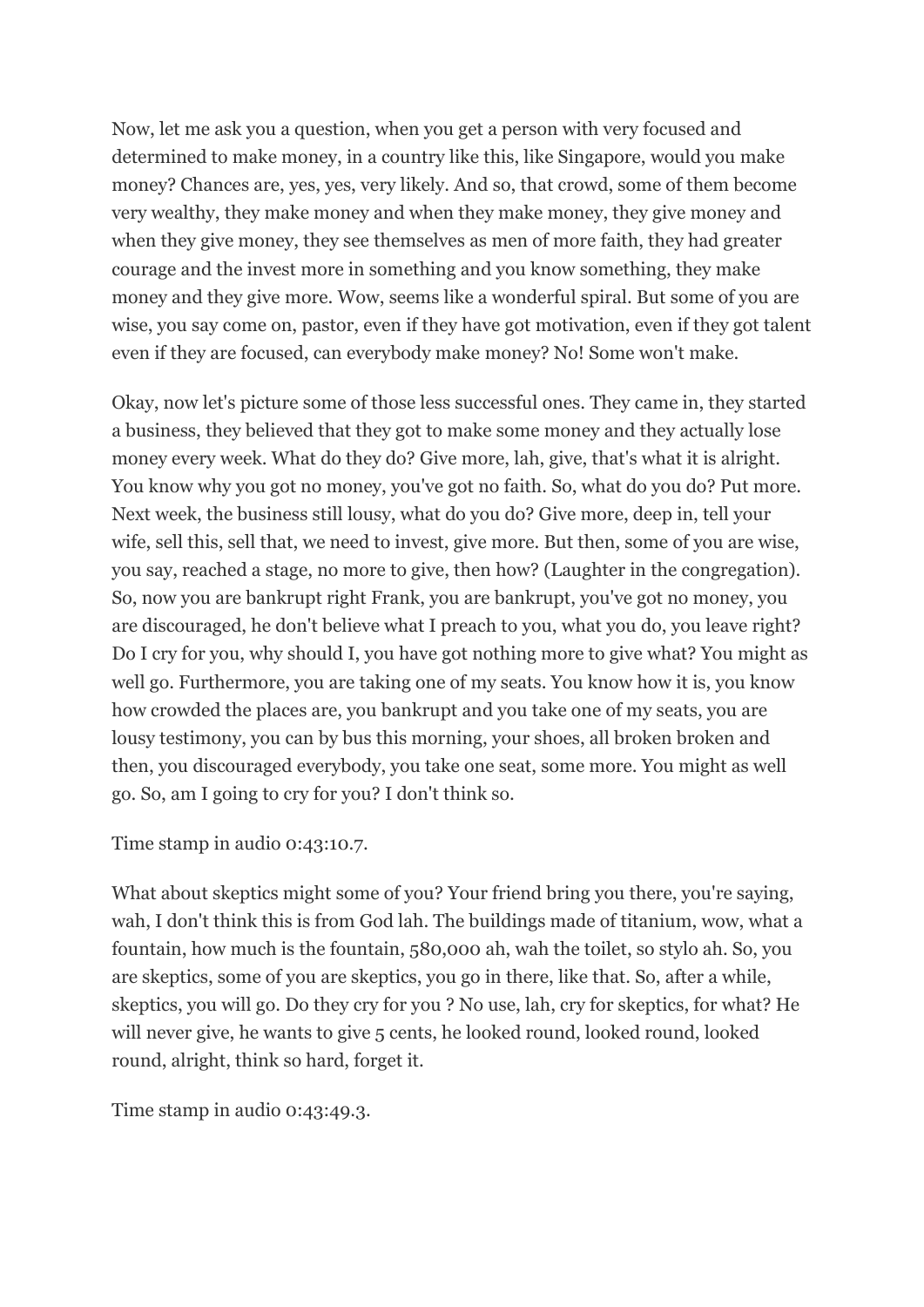In the words of all, our Bible believing Christians. Bible believing Christians, go there, eh, that verse, taken out of context. For goodness sake, that's about preaching the word, that's not talking about money. Wah, that type, they want to get you out fast, please, please, please, show you out, because, you will never give money, you discourage people, you would tell people all those things that will discourage them, please, please, go. You know something, is not only a big crowd, it's a select crowd. Are you with me? It's a select crowd, self, selecting.

Time stamp in audio 0:44:23.1.

Beautiful, the whole business model, it's amazing. You know something and it's even recession proof. Let's say, a big recession come, the euro crisis, all kinds of crisis comes, every one of us, no money, what will you do? We go to church more faithfully, you know and will give more, you know. It's recession proof, up to a point. It's a fantastic business model. You give me 100%. As an investor, you give to a company 100%, it will have to give you back, dividends, they pay you out, right? This one, no need, you give me 100%, I keep the 100%, God will give you the rest. (Laughter in the congregation) Wah, not bad. You give me, I take all, then God gives you. Don't, disturb me alright, please. You don't need to know my account, none of your business.

Time stamp in audio 0:45:15.6.

Tax-free, some more, tax-free! Wow, you make money, you make 100% and no tax. You know, is tax-free because it's a charity. And then, the best of all, its blame proof ! Let me explain, okay. If I am the leader of a charity, let's say, NKF, National Kidney Foundation, you came to my toilet by chance, with a plumber, and he saw gold tap. Wah, NKF got gold tap ah. Wah! Then, one day you saw me go into the aeroplane, I walked up, first class. Ugh ! Dr Choo, sit first class, ah, SIA, you know. Wah, I am in deep trouble. Three weeks later, I will be in Changi, because, how dare you, you take public money and then, you spend on yourself. You die.

Time stamp in audio 0:46:18.9.

But this, business model, no worries. If I've got Sentosa Cove house, five, you cannot point a finger at me, you can only say, hallelujah, because, you know why? I've got plenty of faith, that's why I've got plenty money. If I've got ten Sentosa Cove, you better respect me more, you know, that? You get it? If I don't have money, I prove, I don't have faith. The more I have and the more I show it off, the more I am telling the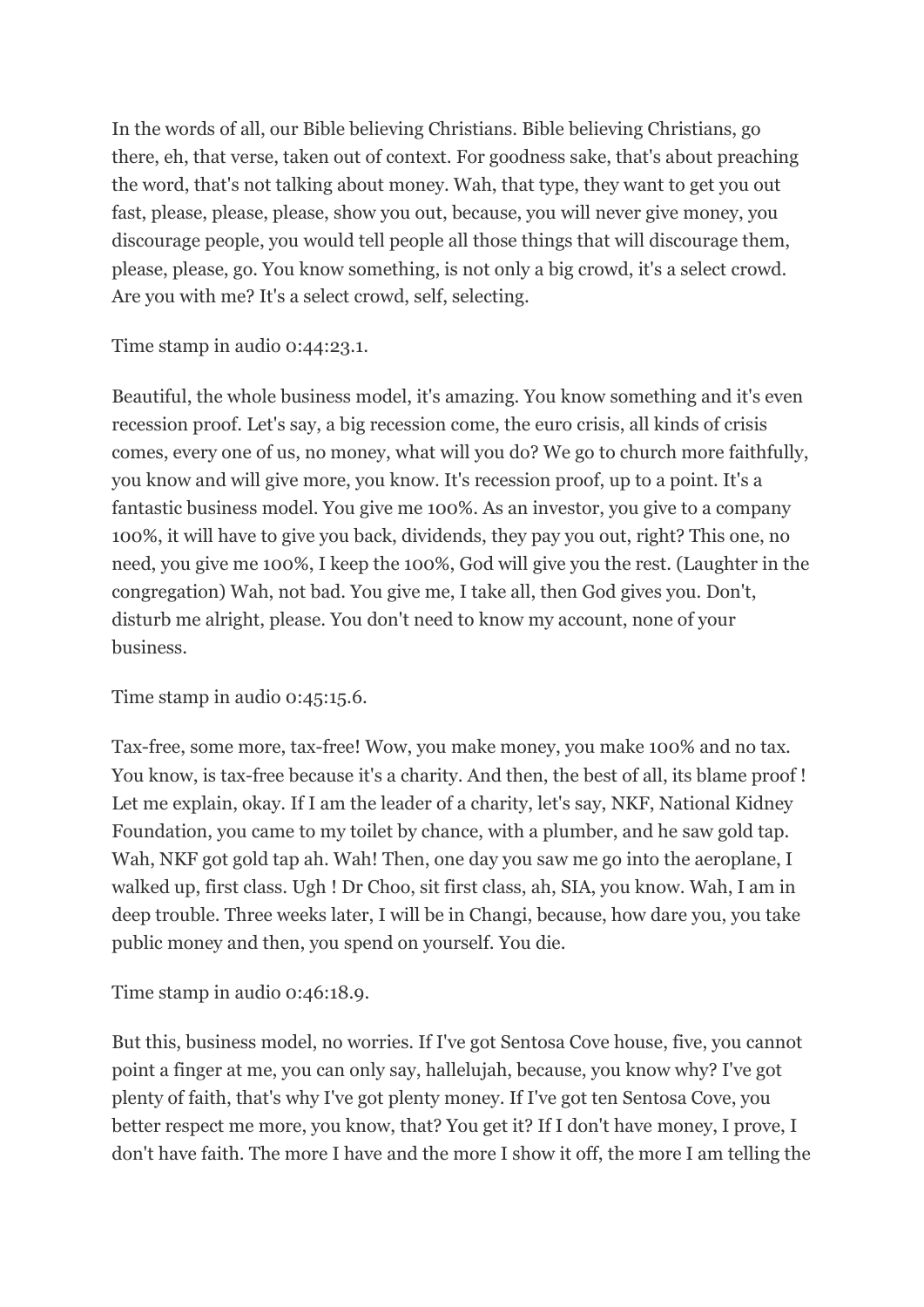world something, not I am a spendthrift, not I am greedy, not I am abusing funds, but, I am a man of God, because, God is blessing me. Are you with me?

Wow, you can have the cake and eat it, this is amazing, you know, people who cheat, they always pretend to be very poor here. Then, one day, they run off to some place and then, the Caribbean, they sit there and enjoy their money. This one, you can enjoy it right here. Wow, this is unbelievable. Brilliant.

Time stamp in audio 0:47:32.8.

Now, questions then will be asked to you. I hope now you more or less have the answers.

Why, you all, Christians, so stupid, why? This guy, take your money, spend, show off, do all these things and people, you all, still want to give him more money? What's wrong with you guys? Just for the record, do you know that, their attendance has gone up, after this scandal? Just check on Google, the Internet, actually went up, not down, up. That shows you, the resilience of this business model. And people ask, wah, what kind of people are you guys, you all Christians, stupid or what? This guy is swindling you and you people go more to his church and give more ? Well, he's prepared that already. You give more to me, I live it up, is nothing more than a mark of God's window of heaven, opened, and pour on me, not on you. You've got no faith, I've got faith. You see.

Time stamp in audio 0:48:47.9.

So, people who are brainwashed, many of them, are going to support him. Don't get confused, don't get discouraged and baffled, because, that's how they think. Why don't they leave the church? Why more, go? You mean, everybody is brainwashed, everybody is like that? Well, let me tell you. Many will not leave, because, this is the best scheme, they have ever seen in their life. You know, you put money in the bank now, how many percent do you get? Less than 1%, right? A quarter %, I heard, someone told me.

Time stamp in audio 0:49:35.0.

You put money, in a bank, banking go bankrupt, you know. Some banks, have gone bankrupt. You put money, in this scheme, prosperity Gospel scheme, backed by God, you know, not backed by banks, not backed by the US government, not backed by Swiss government or Singapore, it's backed by God, you know. You know how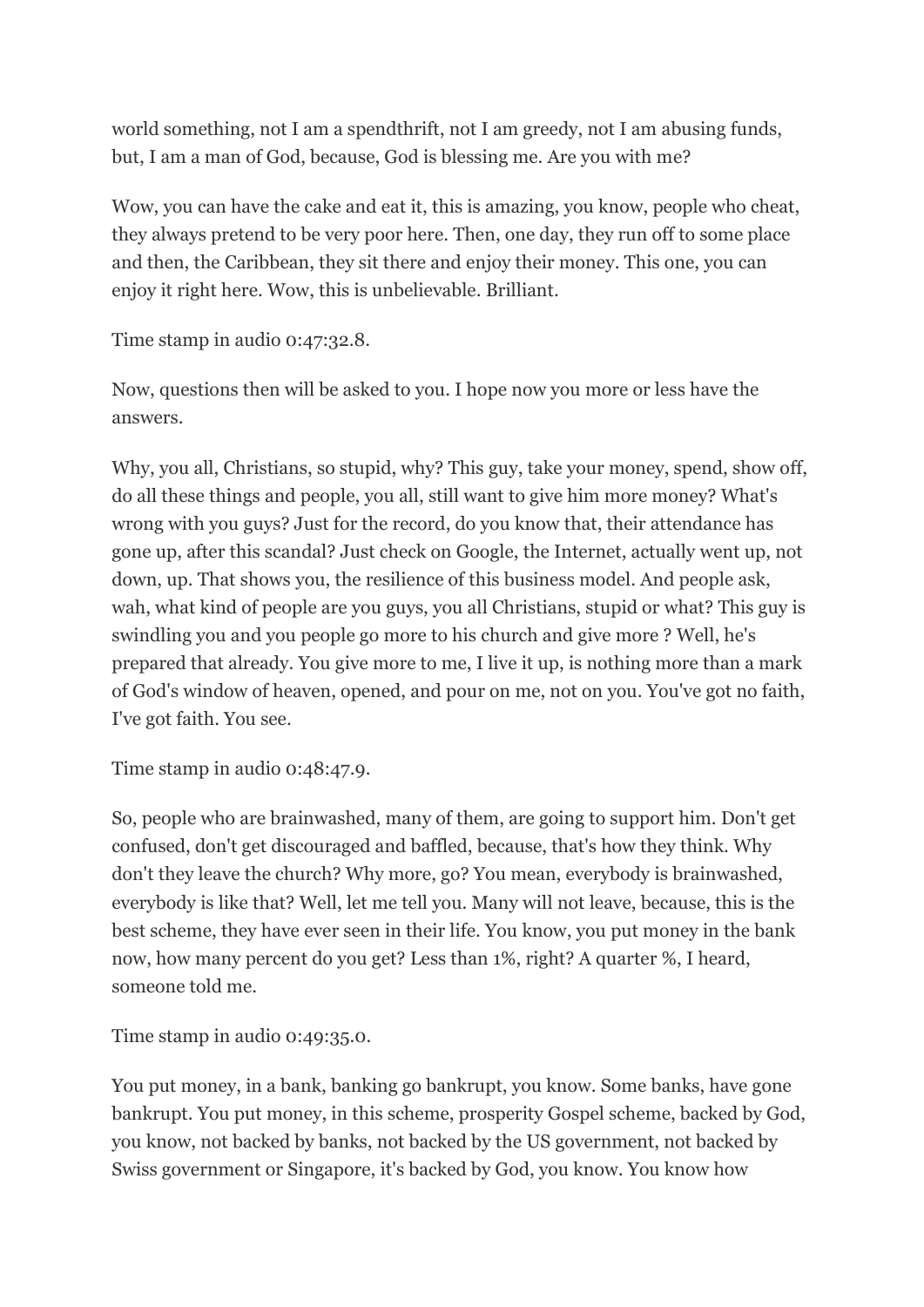powerful God is? If you can't trust God, who can you trust? Sometimes, you buy schemes, you go to a salesman, he just underline, just highlight the nice things, to see then you say wah, this contract, how do I know it's real or not. Let me tell you, this scheme, according to them, it's backed, not by God but also by the Bible. I show you lah, Malachi 3:10, you don't believe me, I show you.

Time stamp in audio 0:50:20.3.

So, here we see, how can they believe a scheme like this, it's so attractive. 1/4% ? This one gives you minimum, 3000%, 30 fold. Did I get my maths right, 30, right, 100? 100 fold ? 10,000%. Why do you want to take your money out and put in the bank, you are stupid or what? This is backed by God, endorsed, by men of God. You know something, one reason, why this whole scheme has continued, is because not of one man but because, this one man has been endorsed many other people, good men, pastors, who say, who are we to judge. Pastors, who keep quiet. Let me tell you, when you keep quiet, when people ask you a scheme like that, silence is consent, do you know that? You, as a Christian, what do you think of this? Don't know, lah, it's okay, lah, the want to think too much about these things. You know what you're saying? It's not bad.

Time stamp in audio 0:51:31.5.

Let's say, you are a financial guy, let's say, you are a banker and you know, that it is a scam that everybody is using and scamming people, as a banker, what must you do? You must tell people,eh, please, run from that, have nothing to do with that. But you and I as Christians, most times, we keep quiet. And there are pastors of big churches that endorsed this. It's not about one man, is about a whole system that stinks, is about a whole system of men who keep quiet so that bad men can do scams and I will not be a part of that. We must not be part of that. We know the truth, we must speak the truth. I don't like to do this, I rather preach the Gospel, good news is better than telling about scandals and bad things.

Time stamp in audio 0:52:20.8.

Why should I go around and run down people, you think it's a nice thing? As a Christian, we don't like to do these things. I rather say, God loves you, Jesus died for your sins, Jesus paid the price, these are wonderful, wonderful things to talk about. Why do we talk about these things? Because, somebody has to say something and I hope we will.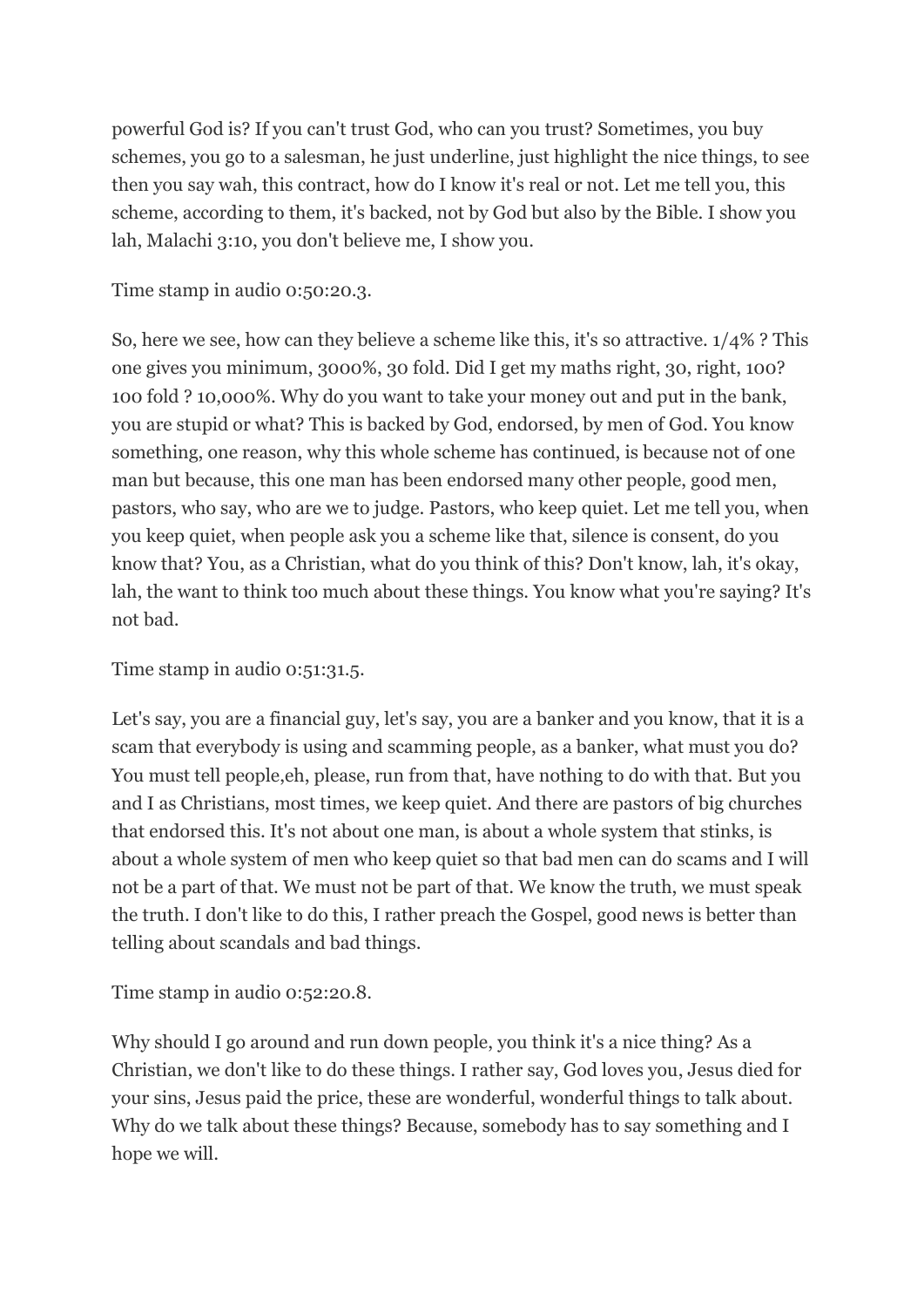Time stamp in audio 0:52:45.7.

Someone asked me, his wife, have you seen the video? I say, no, I haven't. He said, you better see. You can watch it for three minutes, five minutes, and if you still watch more than that, you are sick. (Laughter in the congregation), you are sick. Half nude, for doing provocative things with men, a bunch of men, in the name of God, saying, this is how you reached the world for Jesus? China wine.

Time stamp in audio 0:53:24.7.

And people say, how, you Christians, even if I'm not a Christian, I look at this, I get sick, if my wife like that, I slap her, they would tell me. (Laughter in the congregation).Quote Unquote. They look at me in the face, you guys, this is Christianity? You know, why people cannot say anything about it, because, the key performance index is money. How can you question her, she is so rich. If she so rich, from nothing, it must be from God right? If she is anointed by God, why you want to say anything against her? The thing that makes a difference in this thing is, have you got money? If you have got money, you are anointed, you are specially blessed by God. They don't preach holiness. The second message, the second sermon, I told you, there are two, one before giving, the second is motivational. It's not about holiness. And so, all these are reality, folks. People are going to ask you this, what are going to say?

Time stamp in audio 0:54:38.3.

You know, at the end of it all, only God can stop it and only God will do it. God is a patient God, I thank God for being this patient. If God dealt with me, the moment I sin, I am dead. He is a patient God, amazingly patient. But there, will come a time, when God will say, you have taken My name in vain, and I will not hold you guiltless, you will pay. Till that day, our job is to warn people, this is not Christianity, this is not the Gospel this is a scam, period. Using the name of God, is a financial scam, don't mince Your Words, when you have to explain that, don't try to win popularity like all those pastors, ah, he's not that bad, who are we to judge others. We are not here to win popularity, we are here to tell truth.

Time stamp in audio 0:55:47.0.

If you go to church to be popular, you are in the wrong place. We came here because, there's truth. Truth, will set us free. So, I hope today, you have the truth and you will speak the truth, but speak it in love. Many victims, they are victims. Don't treat them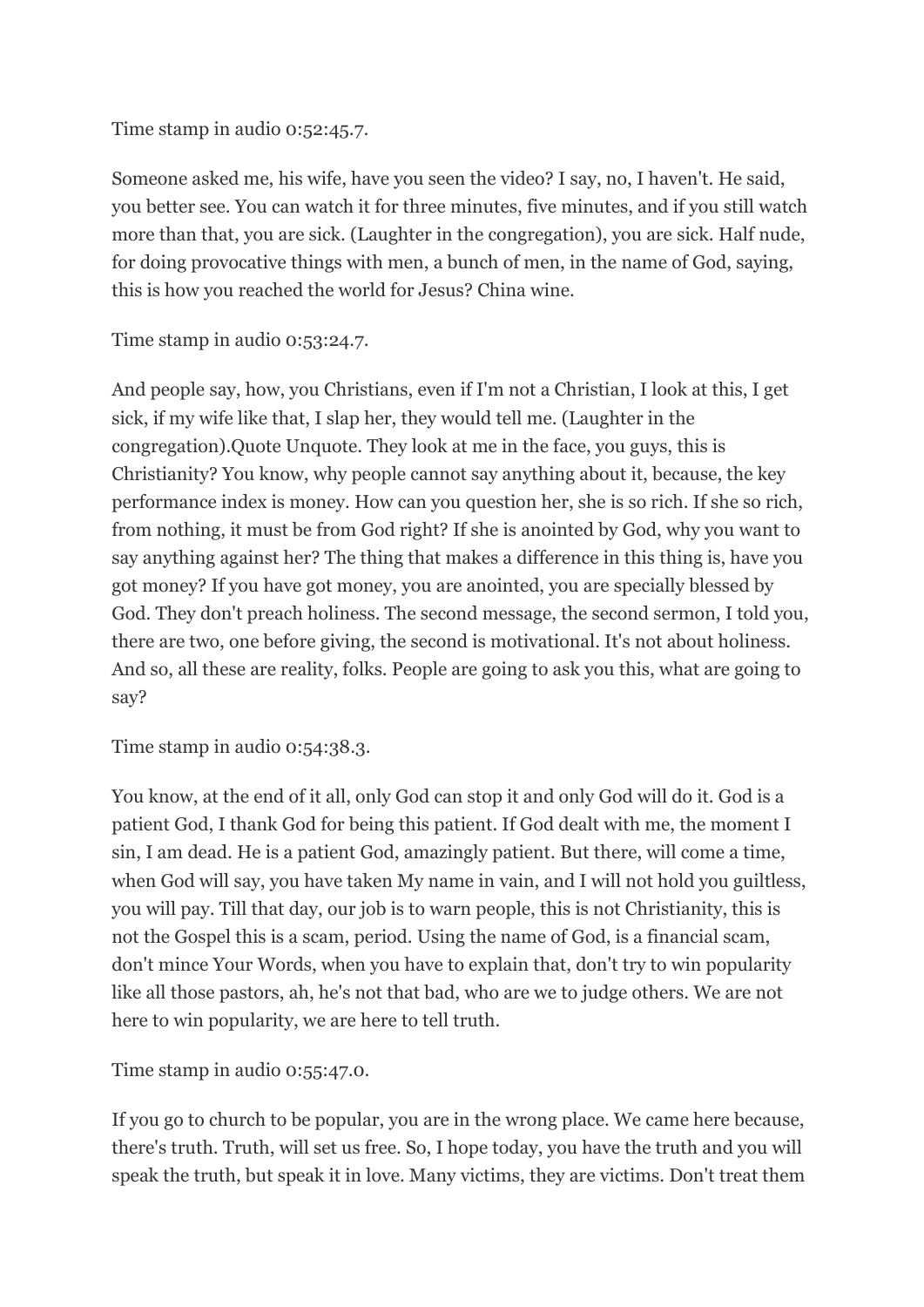as if they are perpetrators. Speak the truth, in love, put your arms round the guy and say, can we talk, can I show you something, take those verses, ask them, think about it. Is this about money? Is God, the God of money, is that all He is ? You want to God or money, go to the casino, go to the temples, you have got little things that's called, god of money. Go to the Cantonese, canton pop, there is a god of money and the god of luck. He is not the god of money, He is God.

He doesn't just care for my wallet, He cares for me, He loves me.

You know, having said all this about the prosperity Gospel, let's not swing to the other extreme and say, God does not prosper us, right, don't go to the extreme. Swinging to the extreme left is not the answer to the extreme right. Standing on the Bible truth is the answer.

What is the truth, let's hear a few things, help put us in perspective. We don't have time to go this, too much, just in perspective. Let's see it.

Time stamp in audio 0:57:36.6.

Has not God chosen the poor of this world, rich in faith ? Is poverty a shame to God ? Is it when you are poor you have got no faith ? I thought it was opposite in my bible ? It's the exact opposite. God allows poverty in many of our lives so we would turn to God. You know, when I reached, I have a lot of friends, I have a lot of ATMs, I have a lot of credit cards, I have a lot of support from the people of this world, I may not even turn to God. I may forget my God. But every now and then, God allows us to go through trials that really (sounds like??), And through trials, our friends leave us, our doctors cannot help us, nothing can help us. You know what we do ? We turn to God, and our faith, is built up.

Time stamp in audio 0:58:24.2.

God allows, poverty, because He cares for us, He wants us to know the best things in the world, is relationship with Him, not a big fat wallet. He is not an idol, He is not the God of money, He is the God that cares for me, head to toe.

So, don't you go around thinking, someone is sick, someone is poor, he lacks faith. Sometimes, that is what is going to build him up, to be the man of the greatest faith. How discouraging, when you are sick and someone tells you, you have no faith, give more and I have no more money, give more.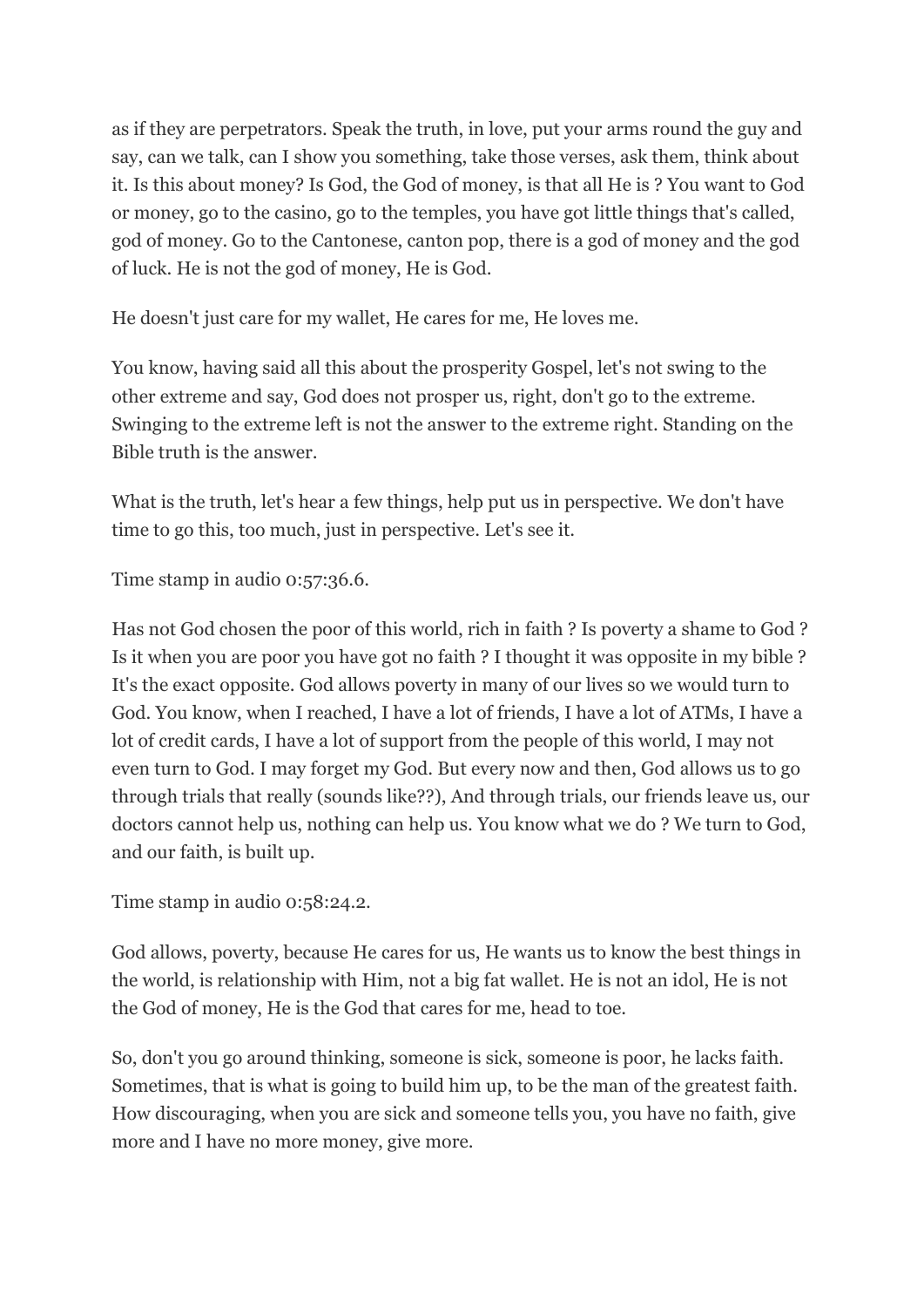Time stamp in audio 0:59:10.1.

Alright, let's get our balance. Jesus said, I am come, that ye may have life and you might have it, abundantly. When I trusted Jesus as my Savior, 32 years ago, I can say, every word of that is true. I trusted the One, went on the cross for my sins, that day, all my sins was settled, past sins, present sins, future sins, I knew my Savior, took them all and paid the price. I had peace, the peace, last till now, it will last forever.

I don't fear death, I am ready. I sleep well, why? Because, I have a Partner, He is in me, I can go to sleep, He will take care of me. That's a life of abundance, I have peace, that passes all understanding, wallet or no wallet, I can lose my wallet, I can't lose Him! He lives in me, He will never leave me or forsake me. 32 years ago, I received Jesus, I had peace in my heart, purpose in my life, a Partner for life, for eternity, my relationship, my family, my wife, my kids, my mom, my dad, all better. Is that life abundant?, Yes! It is not about this, folks, not what is in that fat wallet. I can tell you, thousands of people, big fat wallet are miserable. That's the wrong place to start to look for happiness. The right place is God. When you have got, that's where it begins.

Time stamp in audio 1:01:04.9.

We don't come to church because you have money, because you will find God. How can we reduce God to just an idol that gives money and then, let me end by this. I do want to discourage those they are wealthy. God does, gives us wealth, it tells us here.

Charge them that are rich in this world (Added by Pastor : Some of you, God has blessed you well, don't feel guilty about it. God's blessed you. God bless you with talent, don't feel guilty about it, be thankful, God gives you wealth, what must you do?) that they be not highminded (Added by Pastor : you have got wealth, don't think you are special, you are different), nor trust in uncertain riches (Added by Pastor : don't think, your money is your protector), but in the living God, (Added by Pastor : when God gives you money, still, love the Giver, more than the gift) who giveth us richly all things to enjoy; (Added by Pastor : peace, joy, peace in my heart, in my mind, in my family, with my God, all things to enjoy)

Now, why did God give us wealth, look at the next verse

That they do good, (Added by Pastor : 1 Timothy 6:17-18, that they do good), that they may be rich in ? Nice car, nice houses, no! good works, ready to distribute to